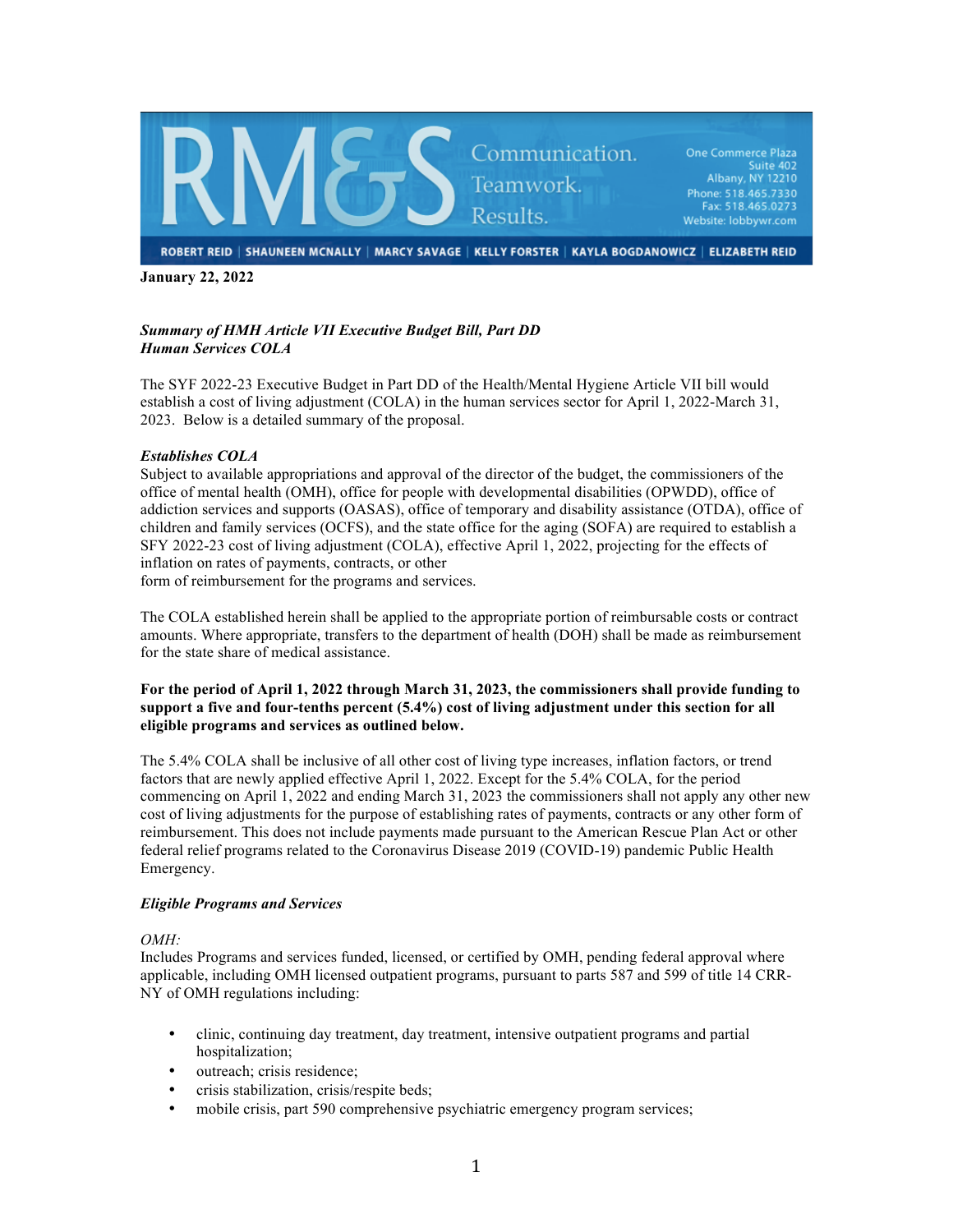- crisis intervention;
- home based crisis intervention;
- family care;<br>• supported sit
- supported single room occupancy;
- supported housing;
- supported housing community services;
- treatment congregate;
- supported congregate;
- community residence children and youth;
- treatment/apartment; supported apartment;
- community residence single room occupancy;
- on-site rehabilitation; employment programs;
- recreation;
- respite care;
- transportation;
- psychosocial club;
- assertive community treatment;
- case management;
- care coordination, including health home plus services;
- local government unit administration;
- monitoring and evaluation;
- children and youth vocational services;
- single point of access;
- school-based mental health program;
- family support children and youth;
- advocacy/support services;
- drop in centers;
- recovery centers;
- transition management services;
- Bridger;
- home and community based waiver services;<br>• he havioral health waiver services authorized
- behavioral health waiver services authorized pursuant to the section 1115 MRT waiver;
- self-help programs;
- consumer service dollars;
- conference of local mental hygiene directors;
- multicultural initiative;
- ongoing integrated supported employment services;
- supported education;
- mentally ill/chemical abuse (MICA) network;
- personalized recovery oriented services (PROS);
- children and family treatment and support services;
- residential treatment facilities operating pursuant to part 584 of title 14-NYCRR;
- geriatric demonstration programs;
- community-based mental health family treatment and support;
- coordinated children's service initiative;
- homeless services; and
- promises zone.

#### *OASAS:*

Includes Programs and services funded, licensed, or certified by OASAS, pending federal approval where applicable, including: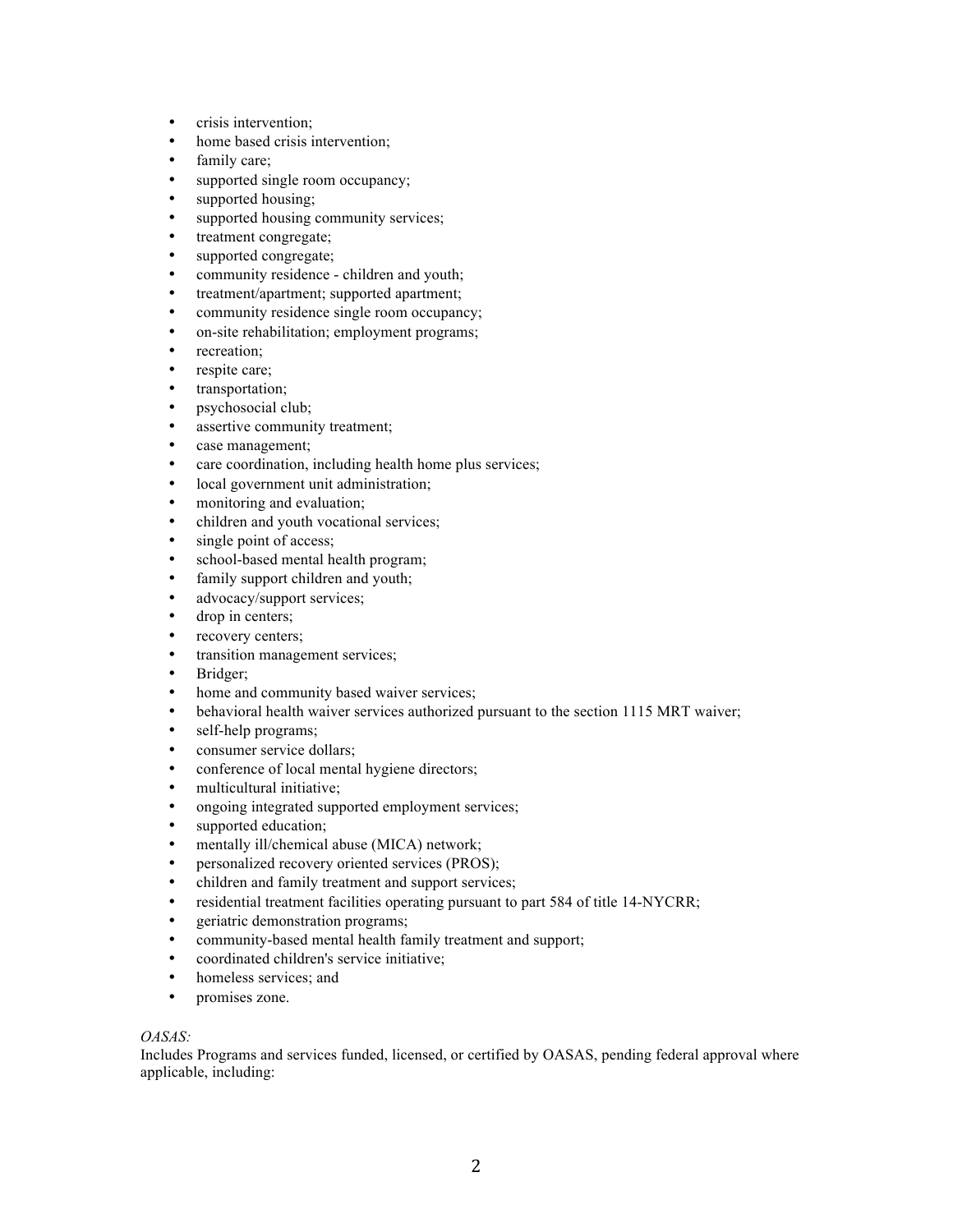- medically supervised withdrawal services residential;
- medically supervised withdrawal services outpatient;
- medically managed detoxification;<br>• medically monitored withdrawal:
- medically monitored withdrawal;
- inpatient rehabilitation services;
- outpatient opioid treatment:
- residential opioid treatment;
- KEEP units outpatient;
- residential opioid treatment to abstinence;
- problem gambling treatment;
- medically supervised outpatient;
- outpatient rehabilitation;
- specialized services substance abuse programs;
- home and community based waiver services pursuant to subdivision 9 of section 366 of the social services law; c
- children and family treatment and support services;
- continuum of care rental assistance case management;
- NY/NY III post-treatment housing;
- NY/NY III housing for persons at risk for homelessness;
- permanent supported housing;
- youth clubhouse;
- recovery community centers;
- recovery community organizing initiative;
- residential rehabilitation services for youth (RRSY);
- intensive residential;
- community residential;
- supportive living;
- residential services;
- job placement initiative;
- case management;
- family support navigator;<br>• local government unit adm
- local government unit administration;
- peer engagement;
- vocational rehabilitation;
- support services;
- HIV early intervention services;
- dual diagnosis coordinator;
- problem gambling resource centers;
- problem gambling prevention;
- prevention resource centers; primary prevention services;
- other prevention services; and
- community services.

#### *OPWDD:*

Includes Programs and services funded, licensed, or certified by OPWDD eligible for pending federal approval where applicable, including:

- local/unified services;
- chapter 620 services;
- voluntary operated community residential services;
- article 16 clinics;
- day treatment services;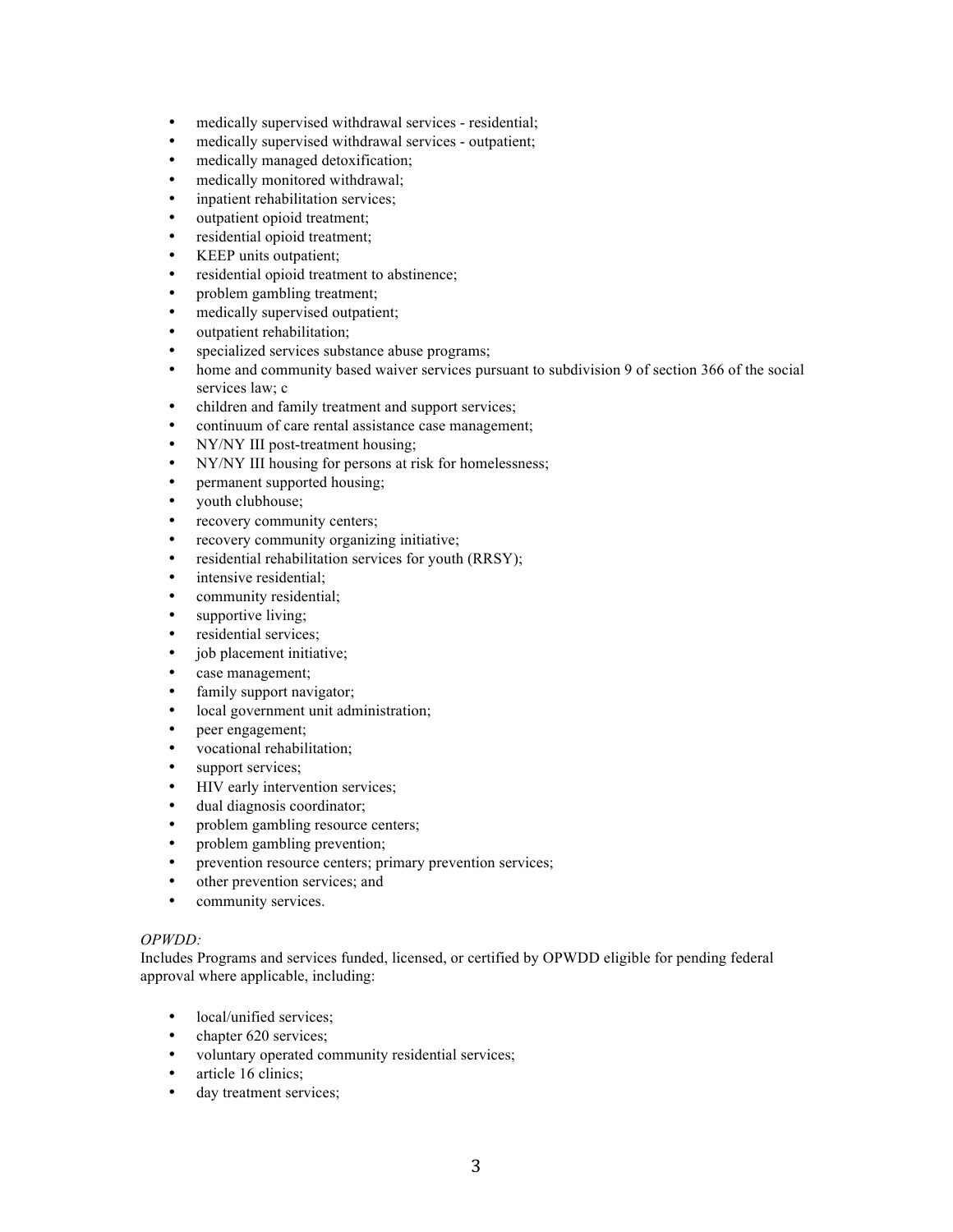- family support services;
- 100% day training;
- epilepsy services;
- traumatic brain injury services;
- hepatitis B services;
- independent practitioner services for individuals with intellectual and/or developmental disabilities;
- crisis services for individuals with intellectual and/or developmental disabilities;
- family care residential habilitation;
- supervised residential habilitation;
- supportive residential habilitation;
- respite;
- day habilitation;
- prevocational services;
- supported employment;
- community habilitation:
- intermediate care facility day and residential services;
- specialty hospital;
- pathways to employment;
- intensive behavioral services;
- basic home and community based services (HCBS) plan support;
- health home services provided by care coordination organizations;
- community transition services;
- family education and training;
- fiscal intermediary;
- support broker; and<br>• personal resource as
- personal resource accounts.

## *OTDA:*

Includes Programs and Services funded, licensed or certified by OTDA, pending federal approval where applicable, to include nutrition outreach and education program (NOEP).

## *OCFS:*

Includes Programs and Services funded, licensed, or certified by OCFS, pending federal approval where applicable, including:

- programs for which OCFS establishes maximum state aid rates pursuant to section 398-a of the social services law and section 4003 of the education law;
- emergency foster homes;
- foster family boarding homes and therapeutic foster homes as defined by the regulations of the office of children and family services;
- supervised settings as defined by subdivision twenty-two of section 371 of the social services law;
- adoptive parents receiving adoption subsidy pursuant to section 453 of the social services law; and
- congregate and scattered supportive housing programs and supportive services provided under the NY/NY III supportive housing agreement to young adults leaving or having recently left foster care.

## *SOFA:*

Includes Programs and Services funded, licensed, or certified by SOFA, pending federal approval where applicable, including:

- community services for the elderly;
- expanded in-home services for the elderly; and